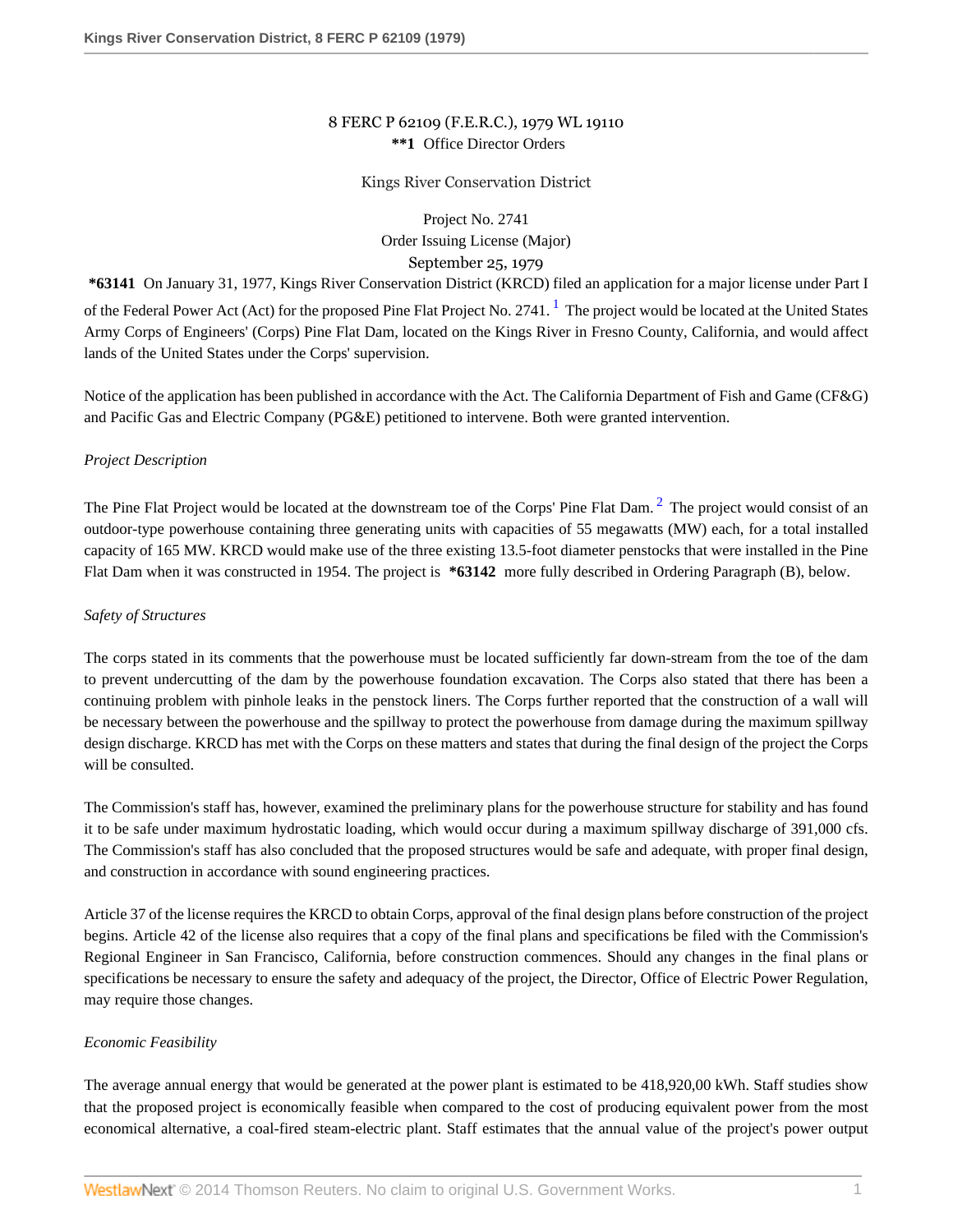<span id="page-1-0"></span>would be about \$7.82 million.<sup>[3](#page-8-2)</sup> When compared with \$4.96 million, the total estimated annual costs to KRCD of the Pine Flat Project, a net benefit of \$2.86 million would result. Accordingly, the proposed project is found to be economically feasible.

## *Use of Project Power*

**\*\*2** The power to be developed by the project would be sold to the California Department of Water Resources (CDWR). CDWR would use the power to operate the California state water project. The U.S. Department of the Interior (Interior) recommends that the license be conditioned to require that KRCD provide the United States the first option to purchase the power generated by the project, with the Commission to set the rates in cooperation with the Western Area Power Administration, the Bureau of Reclamation, the Corps, and KRCD. In Interior's opinion this scheme would ensure that the United States is receiving just compensation for the private use of a Federal dam.

Interior's proposal will not be accepted. Interior has not recommended Federal development of hydroelectric power at the dam, or suggested any reason why the United States should have first option on project power except to provide for adequate compensation for use of the Corps' dam. The local Kings River water interests, which are represented by KRCD, are paying for 37.5 percent of the construction cost of Pine Flat Dam and Reservoir. Moreover, under the Federal Power Act the statutory mechanism for ensuring adequate compensation to the United States for use of its dams is proper annual charges under Section 10(e) (discussed *infra* ).

# *Fish and Wildlife*

When the project commences operation, fewer fish from Pine Flat Reservoir will pass downstream via the spillway and midlevel sluice gates. Instead, most of the fish that pass downstream will normally pass through the penstocks and turbines and their mortality rates will rise accordingly.

KRCD has entered into a memorandum of agreement with the California Department of Fish and Game (CF&G). According to this agreement, KRCD will conduct studies in cooperation with CF&G to determine if the operation of the project has caused a significant decrease in the number of rainbow trout and white catfish in the reservoir. Should the results of the study show a significant decrease, KRCD has agreed to implement appropriate mitigation or compensation measures.

KRCD has also agreed to conduct population surveys of rainbow trout and white catfish in the Kings River below Pine Flat Dam before and after the project is constructed. Should the studies indicate that construction or operation of the project has had a significant adverse impact on the white catfish and rainbow trout populations below the dam, KRCD has agreed to implement appropriate mitigation or compensation measures.

CF&G stated that the Exhibit S is complete and adequate. The Exhibit S, while not specifying the details of the studies set forth in the memorandum of agreement, states that KRCD would finance an annual stocking program in order to maintain the impacted fish species at pre-project levels. Because the agreement and the Exhibit S are so interrelated, KRCD will be expected as part of its compliance with the approved Exhibit S to adhere to the agreement. Standard Articles 15 and 16 reserve to the Commission authority to require additional studies or reasonable changes in the project or its operation to conserve and protect fish **\*63143** and wildlife resources, on its own motion or that of Interior or CF&G.

**\*\*3** The project's effect on terrestrial wildlife will generally be minor. Potential adverse effects will be eliminated through implementation of mitigation measures. The memorandum of agreement and Exhibit S provide that KRCD will conduct a study to determine any possible adverse impacts of construction activity on raptors. If field investigations uncover any active nests that are in an area of disturbance, measures are to be taken to mitigate disturbance, including alteration of construction schedules during the nesting period. Exhibit S also provides that the transmission lines will be designed to prevent any possible electrocution of raptors.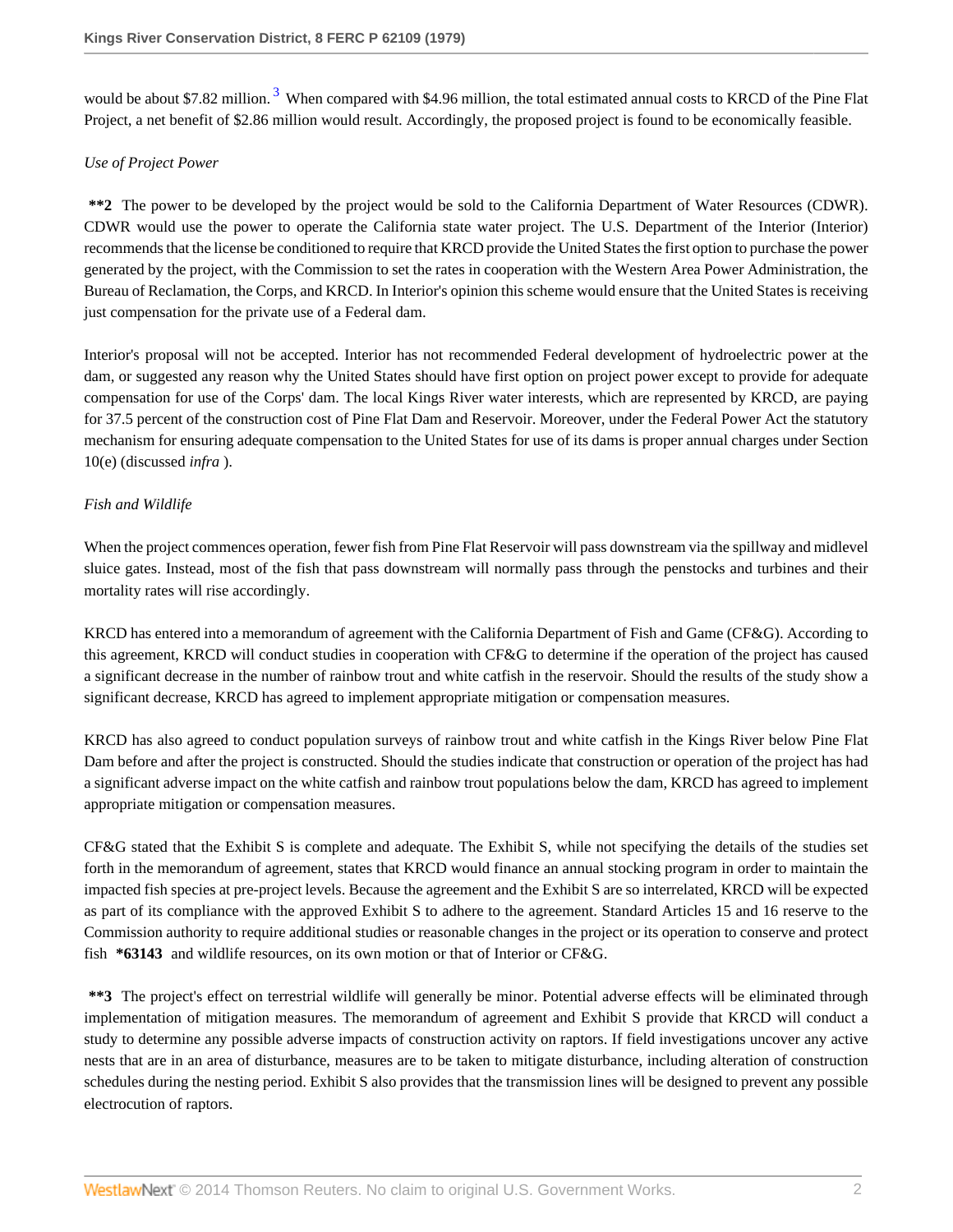### *Recreation*

Existing public recreation sites within the project area include the Pine Flat Recreation Area, Choinumni Park, Winston Park, and Avocado Lake Park. These sites are owned and operated by local and state agencies. A number of recreation sites also exist at the Pine Flat Reservoir. These sites are operated jointly by the Corps and the U.S. Forest Service, U.S. Department of Agriculture. KRCD originally did not propose any additional facilities, but noted that the Fresno County Parks and Recreation Department plans to expand existing recreation areas in the vicinity of the project. The Corps and the California Department of Parks and Recreation concurred that no additional recreational facilities would be necessary beyond those referred to in the Exhibit R.

Interior, on the other hand, stated that the Exhibit R was inadequate. Interior contended that the Exhibit R did not adequately consider: (1) mitigation for loss of fishing access immediately below Pine Flat Dam; (2) mitigation for the temporary loss, and possible permanent degradation, of a fishing access site developed by Fresno County; and (3) provisions for recreationists' safety below the powerhouse. Interior believed that the loss of fishing access below the dam should be mitigated by construction of a picnic area on the north bank of the Kings River. Since the receipt of Interior's comments, KRCD has agreed to provide a fishing access site on the Kings River to replace the site that would be lost as a result of the project's construction and operation. With regard to the loss of the Fresno County fishing access site during project construction, KRCD pointed out that, in fact, the site is not yet developed.Moreover, KRCD agrees to conduct construction at this particular site in a manner that will allow public access for fishing. The Commission's staff favors KRCD's proposal to mitigate the loss of fishing access below Pine Flat Dam by providing lands for fishing access elsewhere, as more appropriate than Interior's proposal for an additional picnic area along the river.

KRCD's proposal will be approved, rather than adopting Interior's recommendation. But because that proposal is not set forth in the Exhibit R, Article 33 is included in the license to require inclusion of plans for fishing access on the Kings River, and to include the site within the project boundary. Article 17 of the license reserves the Commission's right to require the license to provide or arrange for reasonable additional recreational facilities at the project if the need should arise.

**\*\*4** In view of Interior's concern for the safety of recreationists, Article 36 has been included in the license to require the installation of safety devices, to the satisfaction of the Commission's authorized representative, to warn the public of fluctuations in flow from the project and to protect the public in its recreational use of project lands and waters.

## *Minimum Flows and Water Quality*

KRCD has obtained a state water quality certificate for the Pine Flat Project, in accordance with Section 401 of the Federal Water Pollution Control Act, [33 U.S.C. 1341.](http://www.westlaw.com/Link/Document/FullText?findType=L&pubNum=1000546&cite=33USCAS1341&originatingDoc=I46a68245393c11dbbffafa490ee528f6&refType=LQ&originationContext=document&vr=3.0&rs=cblt1.0&transitionType=DocumentItem&contextData=(sc.DocLink)) KRCD has also agreed with CF&G to release a continuous minimum flow of 25 cubic feet per second. Special Article 35 requires this flow or the natural flow into Pine Flat Reservoir, whichever is less.

Once the project commences operation, water would be released through the penstocks, rather than through the midlevel sluice gates. The difference in the release location would cause water to be withdrawn from the cooler bottom level of Pine Flat Reservoir where dissolved oxygen concentrations are low. Interior and CF&G commented that the California Water Resources Control Board adopted a minimum dissolved oxygen objective of 7.0 mg/1 for the 12-mile reach of the Kings River below the dam. KRCD has entered into agreement to maintain a minimum of 7.0 mg/1 at all times during power operation. Article 34 of this license requires KRCD to monitor the dissolved oxygen content on the Kings River during project operation and to ensure a dissolved oxygen concentration of at least  $7.0 \text{ mg}/1.4$  $7.0 \text{ mg}/1.4$ 

## <span id="page-2-0"></span>*Cultural Resources*

There are no sites within the project boundary that are listed or declared eligible for listing on the *National Register of Historic Places.* Archeological investigations did, however, identify a Yokut Indian food processing site in the area of the project. Even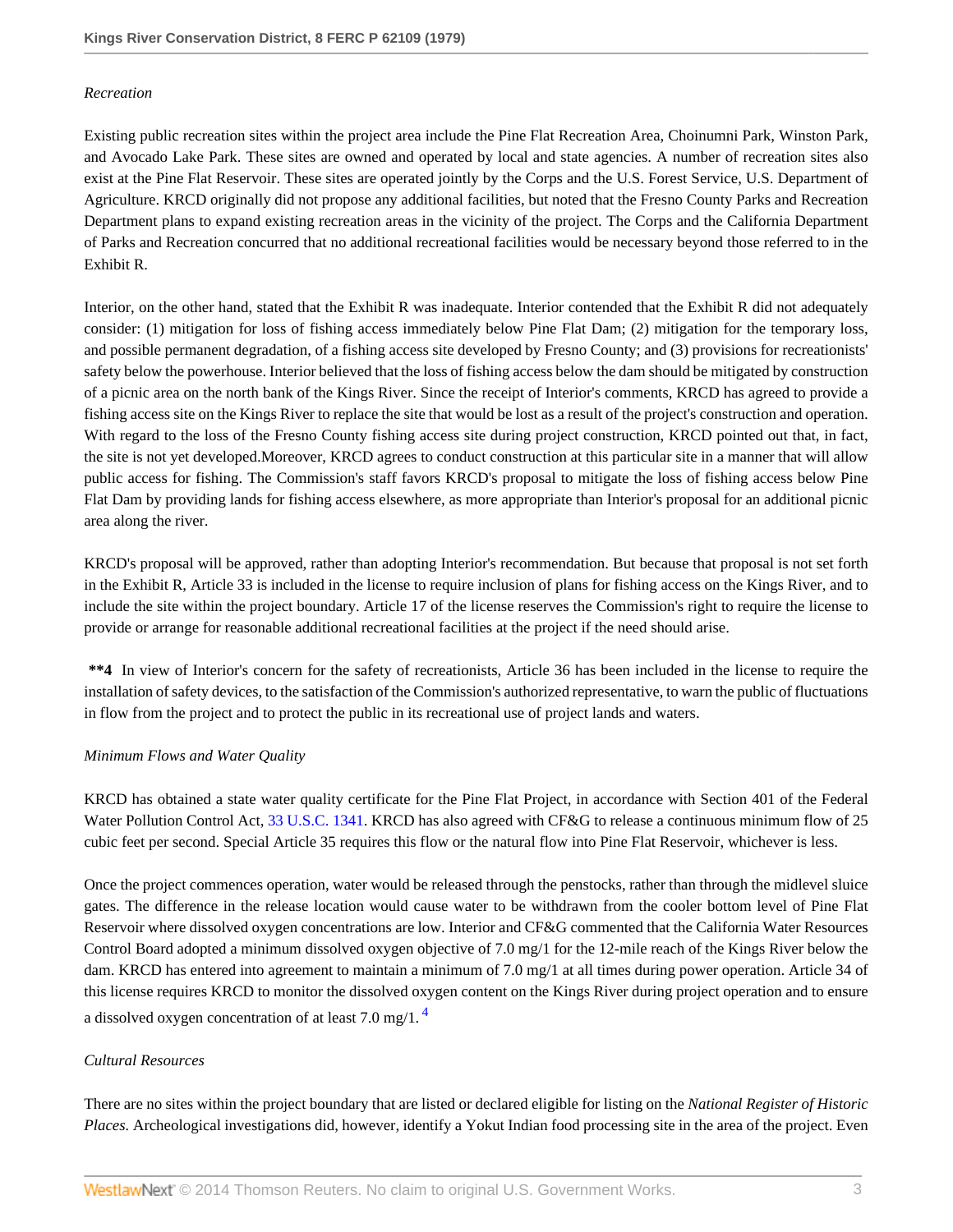though this site was determined not eligible for inclusion on the *National Register* by the California State Historic Preservation Officer, KRCD will take all necessary steps to protect it during construction. Article 43 of the license also requires KRCD to take any necessary steps to protect any currently unknown archeological resources that may be uncovered during construction of the project or by any future construction that may be permitted at the project.

## *Other Exhibits*

KRCD's Exhibit K is approved to the extent **\*63144** that it generally shows the project boundary and location of project works. Because Article 33 requires the license to include additional lands in the project for recreational purposes, Article 44 requires KRCD to file a revised Exhibit K map showing this change. Article 44 also requires KRCD to file within one year of completion of project construction 'as built' exhibits K, L, and M, to show and describe the project as finally constructed and located.

## *Other Environmental Concerns*

Noise and human activities occurring during construction would have minor, temporary adverse effects on wildlife that inhabit or frequent the project areas. No threatened or endangered plant or animal species would be affected at the development, however, and the impacts will essentially cease with completion of construction. There would be no significant long-term effects on land use or the environment in general, because the project reservoir already exists.

**\*\*5** The proposed project would provide short-term employment opportunities for construction workers. Most of the construction personnel would be from the local or regional labor force, and would commute daily to work. Consequently, no significant increase in the area's population is expected. There would, however, probably be a minor temporary increase in demands on public facilities and services in the immediate area.

Based upon the record, including agency comments and the staff's independent analysis, it is found that the environmental impacts associated with development of this project would be minimal and of short duration. Issuance of a license for this project is not therefore a major Federal action significantly affecting the quality of the human environment.

## *Comprehensive Development*

The Corp's Pine Flat Dam is operated to provide flood control for about 80,000 acres of agricultural land in the Kings River service area, and to reduce flood damages on about 260,000 acres of cropland in the Tulare Lake area. The dam also stores water for irrigation, recreational opportunities, and re-regulation of releases from upstream power plants.

The Pine Flat project would develop the head created by the Pine Flat Dam and Reservoir. The project would utilize flow releases for irrigation which are not now being used to generate power. The operation of the project would not alter the existing releases from the reservoir. Interior stated that the proposed project would not affect either the use of the Pine Flat reservoir for irrigation purposes or the existing contracts executed by the Bureau of Reclamation in 1963.

The project would utilize a non-polluting, renewable resource to produce annually an average of 418.92 million kWh of electric energy. Equivalent fossil fueled generation of electric energy would consume approximately 690,000 barrels of oil or about 194,000 tons of coal per year.

Under the preliminary permit issued for Project No. 2741, KRCD had planned to investigate the feasibility of constructing an additional dam downstream from the Pine Flat Dam. The additional development would have re-regulated discharges from the Pine Flat Dam and provided an additional 24 MW of capacity. KRCD has not provided an analysis of the feasibility of that additional development. The Commission's staff reports that development of an afterbay dam to re-regulate Pine Flat discharges and increase the project's dependable capacity may be economically feasible. Article 44 of this license requires a study of the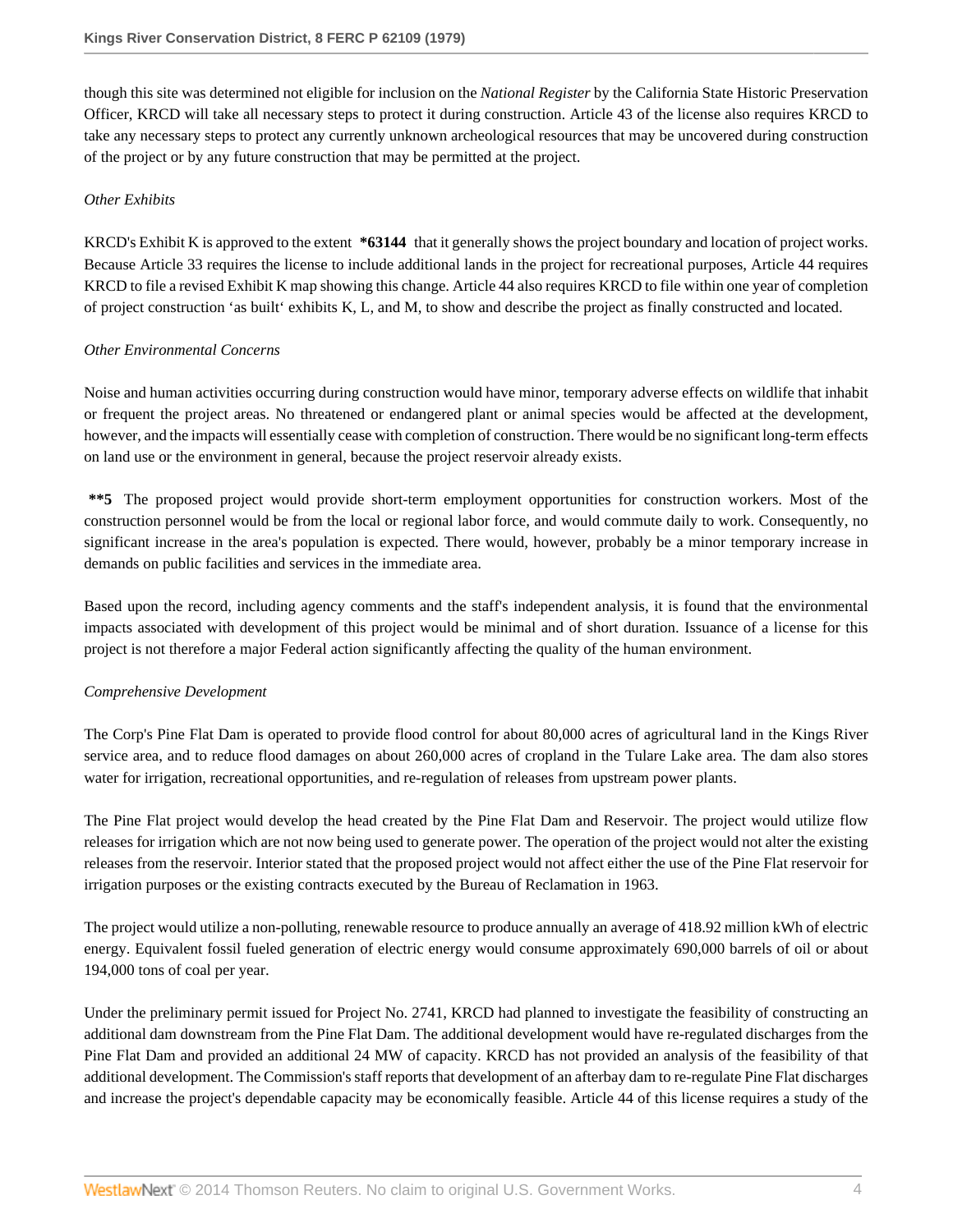economic feasibility of this additional development to be filed within six months. It also reserves to the Commission authority to require development of a re-regulating afterbay dam if economically sound and in the public interest.

Project No. 2741 is compatible with all other water resource projects in the region, both existing and proposed. Development of the project would permit utilization of a renewable resource to provide substantial power benefits. It is found that, under the terms of this license, the project is best adapted to the comprehensive development of the Kings River.

# *License Term*

<span id="page-4-0"></span>**\*\*6** KRCD has requested a 50-year license. Interior recommended that the license be limited to a shorter period of time and in no case to more than 25 years, with periodic reevaluation. In support of its position, Interior cites the Commission's order on rehearing for Pacific Gas and Electric Company's Pit 1 Project No. 2687.<sup>[5](#page-8-4)</sup> That order is not apposite. There, the project had been constructed long before the license was issued. The Commission noted that the licensee had already had the benefit of unlicensed operation for nearly 50 years. In this proceeding, a new, unconstructed hydroelectric project is being licensed. In light of the extent of development, involving installation of 165 MW of new capacity, issuance of a 50-year license would be consistent with Commission practice and established policy. [6](#page-8-5)

# <span id="page-4-1"></span>*Annual Charges*

<span id="page-4-2"></span>Section 10(e) of the Act<sup>[7](#page-8-6)</sup> requires the Commission to fix a reasonable annual charge to be paid to the United States for the use of a government dam. The Commission has had occasion to exercise this authority many times in the past. The method used historically to arrive at a charge has been the 'sharing of the net benefits method.' As the Commission has applied it, this method involves calculating the difference between the cost to the licensee of developing power at the proposed hydroelectric project and the hypothetical cost to the licensee of obtaining an equivalent amount of power **\*63145** from the least expensive alternative. This difference is the net benefit to be derived from developing the power potential of the government dam. Half of this figure is then assessed as the annual charge for use of the government dam, thus dividing the value of the net benefit equally between the licensee and the United States.

<span id="page-4-4"></span><span id="page-4-3"></span>This method results in different annual charges depending on whether the licensee is a tax-free public entity or a private entity that does pay taxes. <sup>[8](#page-8-7)</sup> In two cases involving the City of Vanceburg, Kentucky, <sup>[9](#page-8-8)</sup> the Commission found reasonable this method that computes annual charges on the basis of a public entity's own costs, reflecting its tax exempt status, rather than on the basis of what the licensee's costs would be if it were not tax exempt. The Commission's method in those two cases was upheld in *City of Vanceburg* v. *F.E.R.C.,* [571 F.2d 630 \(D.C. Cir. 1977\)](http://www.westlaw.com/Link/Document/FullText?findType=Y&serNum=1977125021&pubNum=350&originationContext=document&vr=3.0&rs=cblt1.0&transitionType=DocumentItem&contextData=(sc.DocLink)), *cert. denied,* [439 U.S. 818, 99 S. Ct. 79 \(1978\).](http://www.westlaw.com/Link/Document/FullText?findType=Y&serNum=1978228204&pubNum=708&originationContext=document&vr=3.0&rs=cblt1.0&transitionType=DocumentItem&contextData=(sc.DocLink))

<span id="page-4-6"></span><span id="page-4-5"></span>As noted above in discussing project feasibility, the annual cost to KRCD of the proposed project is estimated to be about \$4.96 million,  $^{10}$  $^{10}$  $^{10}$  while the annual cost of producing equivalent power from the most economical alternative is estimated to be \$7.82 million  $11$ . Thus, under the current Commission methodology the annual net benefit of the project would be \$2.86 million and the reasonable annual charge for the use of the Corps' Pine Flat Dam would be \$1.43 million.

| Fixed Charges (9.72% a of 1980 Capital Cost) | \$4,216,800 |
|----------------------------------------------|-------------|
| $O & M$ Expense                              | \$491,700   |
| A & G Expense                                | \$191,800   |
| FERC Part I Administrative Charges           | \$26,000    |
| Fixed Charges of Transmission Line b         | \$33,000    |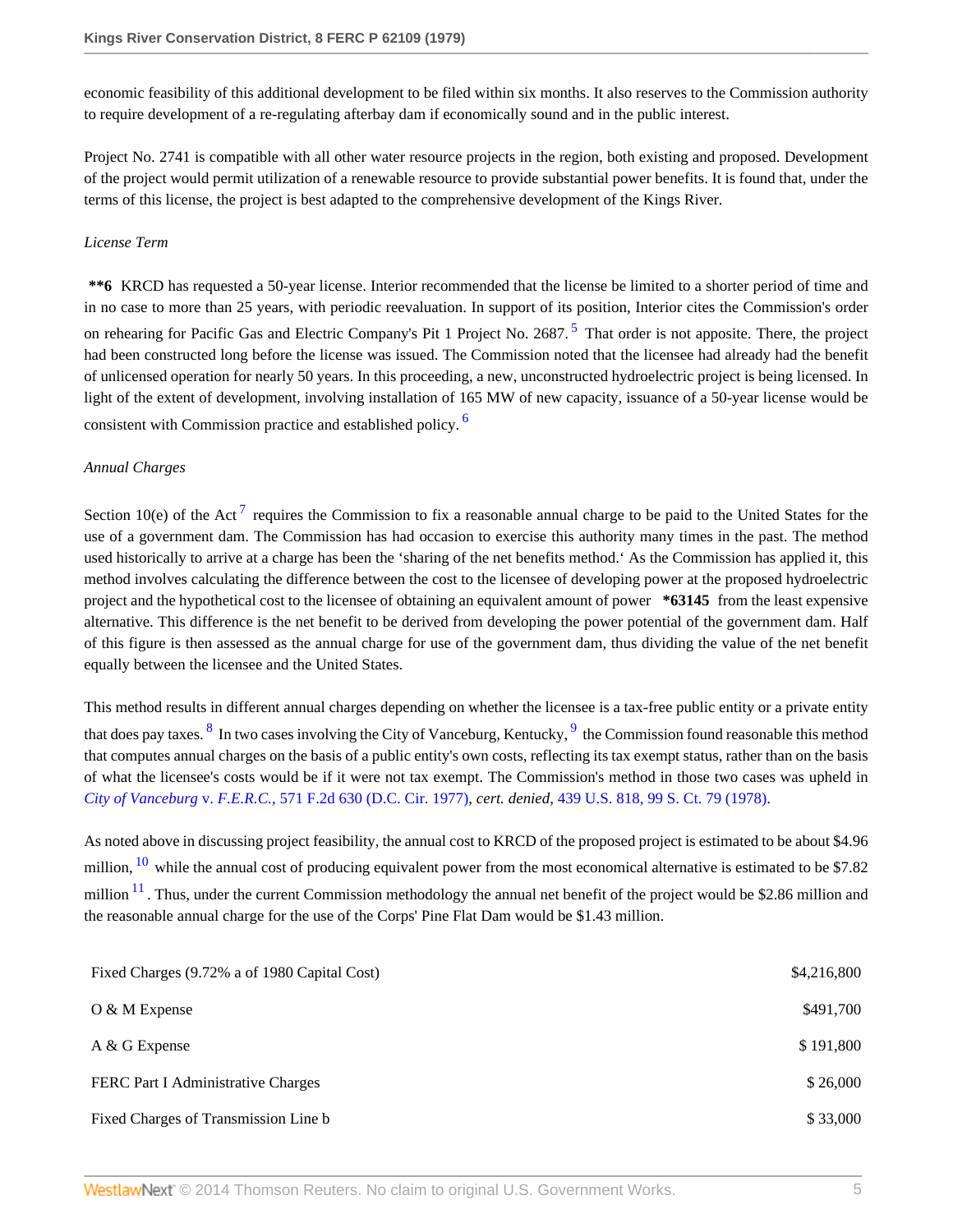#### <span id="page-5-0"></span>Total Estimated Annual Cost \$4,959,300

The Commission's staff is currently reassessing comprehensively the subject of suitable annual charges for use of government dams, however, for the purpose of making recommendations to the Commission for any appropriate changes in its policies and regulations. Consequently, a final determination on the annual charge, for the use of the Pine Flat Dam will be reserved.<sup>[12](#page-9-1)</sup> Article 40 provides for subsequent determination of that charge, which will be not more than \$1.43 million. Thus, the project need not be delayed pending staff's reassessment for recommendations to the Commission. Consistent with the Commission's orders licensing the City of Vanceburg's Project Nos. 2245 and 2614, the annual charge for the use of the Pine Flat Dam will be assessed proportionately beginning on the effective dates of commercial operation of the three project generating units. Because of the magnitude of the potential annual charge assessment, Article 45 provides for establishment of a reserve, if the commercial operation of the project begins before final determination of the annual charge for the use of the Pine Flat Dam.

#### *Reimbursement for Penstocks*

**\*\*7** The Corps and Interior also recommended that KRCD be required to reimburse the United States for the cost of the three existing penstocks that the project will use. The original cost of the penstocks has been included in KRCD's Exhibit N and, together with the cost of repairing them, in the staff's estimates of project costs used in its studies of economic feasibility and annual value of net power benefits. Pursuant to Article 41, KRCD must reimburse the United States for the original cost of the penstocks. Interior argues that KRCD should also pay interest on that cost from 1954 to present and KRCD argues that it should pay no interest and only the original cost less depreciation. It is concluded, however, that original cost without interest or depreciation is reasonable, inasmuch as KRCD has had no benefit from the penstocks to date and the penstocks do require repairs; and, on the other hand, the cost to KRCD of constructing penstocks now would be significantly greater than the original cost of the existing penstocks.

#### *It is ordered:*

(A) This license is issued under Part I of the Federal Power Act (Act) to the Kings River Conservation District of Fresno, California, for a fifty-year period effective the first day of the month in which this license is issued, for the construction, operation, and maintenance of the Pine Flat Project No. 2741, located in Fresno County, on the Kings River, and affecting the Pine Flat Dam of the United States and appurtenant lands administered by the U.S. Army Corps of Engineers. This license is subject to the terms and conditions of the Act, which is incorporated by reference as part of this license, and subject to the Regulations the Commission issues under the provisions of the Act.

#### (B) Project No. 2741 consists of:

(1) all lands, to the extent of the Licensee's interests in those lands, constituting the project area and enclosed by the project boundary, the project areas and boundary being shown and described by certain exhibits which form part of the application for license and which are designated and described as:

| <b>Exhibit</b> | <b>FERC No. 2741-</b> | <b>Showing</b> |
|----------------|-----------------------|----------------|
|                | 4                     | Location Map   |
| K              |                       | Site Plan      |

(2) Project works consisting of (a) three penstock extensions from the three 13.5-foot diameter penstocks in Pine Flat Dam to the powerhouse: (b) an outdoor-type powerhouse at the toe of the dam, with three Francis turbines, each coupled to a generator rated at 55 MW; (c) three generator leads and a step-up transformer bank at the powerhouse, consisting of three 70 MVA singlephase units; and (d) all appurtenant facilities.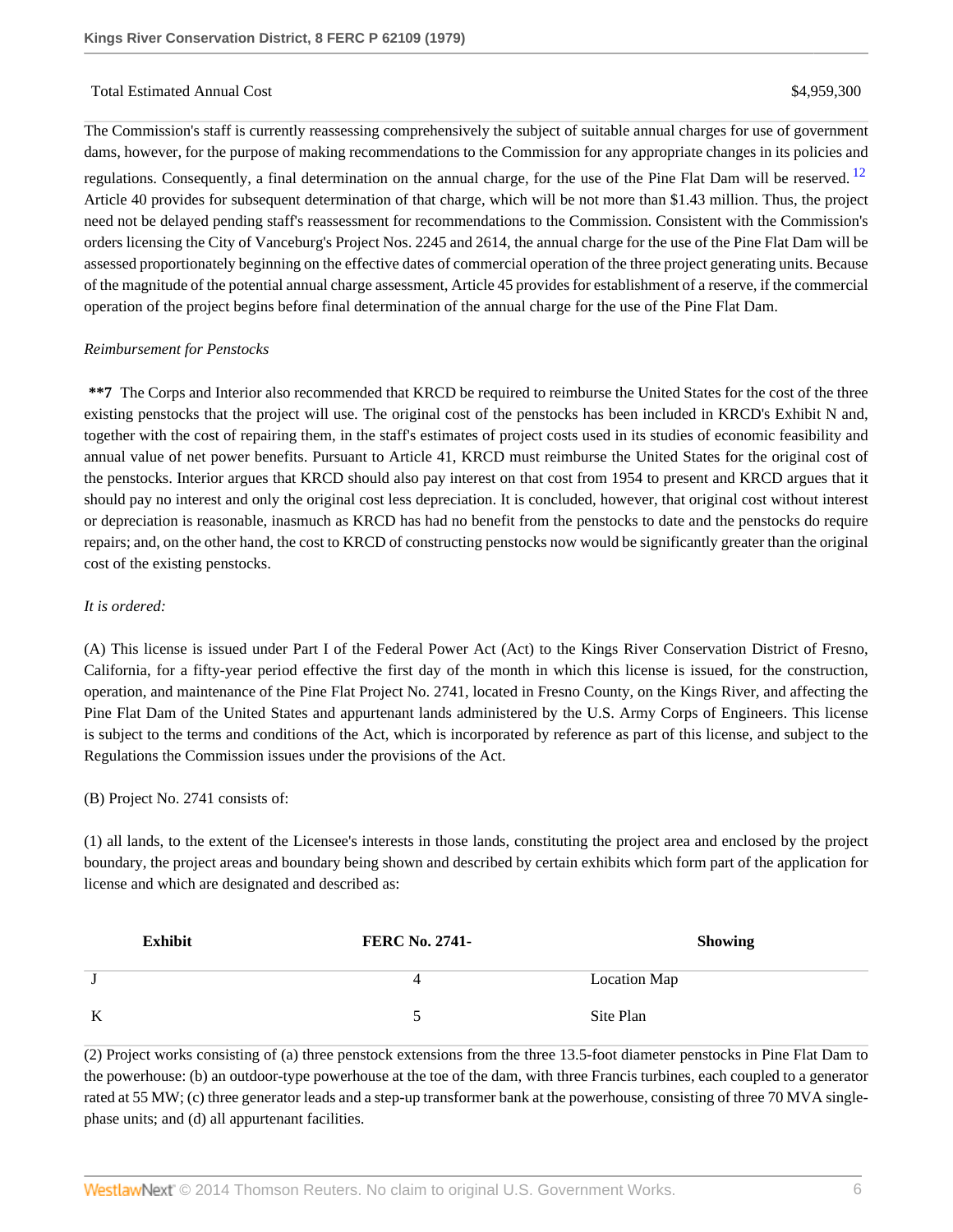The location, nature, and character of these project works are more specifically shown and described by the exhibits cited above and by certain other exhibits which also form part of the application for license and which are designated and described as:

| <b>Exhibit L</b> | <b>FERCNo. 2741-</b> | <b>Showing</b>                                                                                                                       |  |
|------------------|----------------------|--------------------------------------------------------------------------------------------------------------------------------------|--|
| Sheet 1          | 6                    | Cross Section and Elevation                                                                                                          |  |
| Sheet 2          | 7                    | Plans and Longitudinal Section                                                                                                       |  |
| Exhibit M-       |                      | containing general specifications of equipment and consisting of 2 pages filed on<br>January 31, 1977, and revised January 31, 1978. |  |
| Exhibit R-       | January 31, 1977.    | consisting of 24 pages of text and an Exhibit R map, FERC No. 2741-8, filed on                                                       |  |
| Exhibit S-       |                      | consisting of 66 pages filed on January 31, 1977.                                                                                    |  |

(3) All of the structures, fixtures, equipment, or facilities used or useful in the operation or maintenance of the project and located on the project area, all portable property that may be employed in connection with the project, whether located on or off the project area, as approved by the Commission, and all riparian or other rights necessary or appropriate in the operation or maintenance of the project.

**\*\*8** (C) Exhibits K, L, and M, designated in Ordering Paragraph (B) above, are approved and made a part of the license only to the extent that they show the basic location and layout of the, project and its works and generally describe its mechanical and electrical equipment and appurtenances. Exhibits J, R, and S, designated in Ordering Paragraph (B) above, are approved and made a part of the license.

(D) This license is also subject to the terms and conditions designated Articles 1 through 32 in Form L-2 (revised October 1975), entitled 'Terms and Conditions of License for Unconstructed Major Project Affecting Lands of the United States,' attached to (See 54 FPC 1808) and made a part of this license. This license is also subject to the following special conditions set forth as additional articles:

*Article 33.* The Licensee shall consult with the California Department of Fish and Game and the Heritage Conservation and Recreation Service of the U.S. Department of the Interior and, within one year from the date of issuance of this license, shall file for approval an amendment to the Exhibit R which shall include, but need not be limited to, a plan for development of a fishing access site on the Kings River, downstream from Pine Flat Dam, to be included within the project boundary.

*Article 34.* Upon commencement of commercial operation of the project, the Licensee shall install and operate continuously dissolved oxygen monitoring equipment in the Kings River at the Pine Flat Road bridge. The Licensee shall maintain records of the monitoring data and shall file with the California Department of Fish and Game and the Commission an annual summary at the end of each year after the commencement of commercial operation, and summaries for other intervals when requested, which shall include observed daily minimum, maximum, and average dissolved oxygen concentrations. If the results of the monitoring indicate that any change in project works or operation is necessary to maintain a minimum dissolved oxygen concentration of 7.0 mg/1, the Licensee shall promptly file for approval its proposal for the change.

*Article 35.* Pending further order by the Commission, on its own motion or at the request of others, the Licensee shall discharge from the Pine Flat Dam a continuous minimum flow of 25 cfs or a flow equal to the natural inflow to the Pine Flat Reservoir, whichever is less, for the purpose of protecting fish and wildlife resources. These flows may be modified temporarily: (1)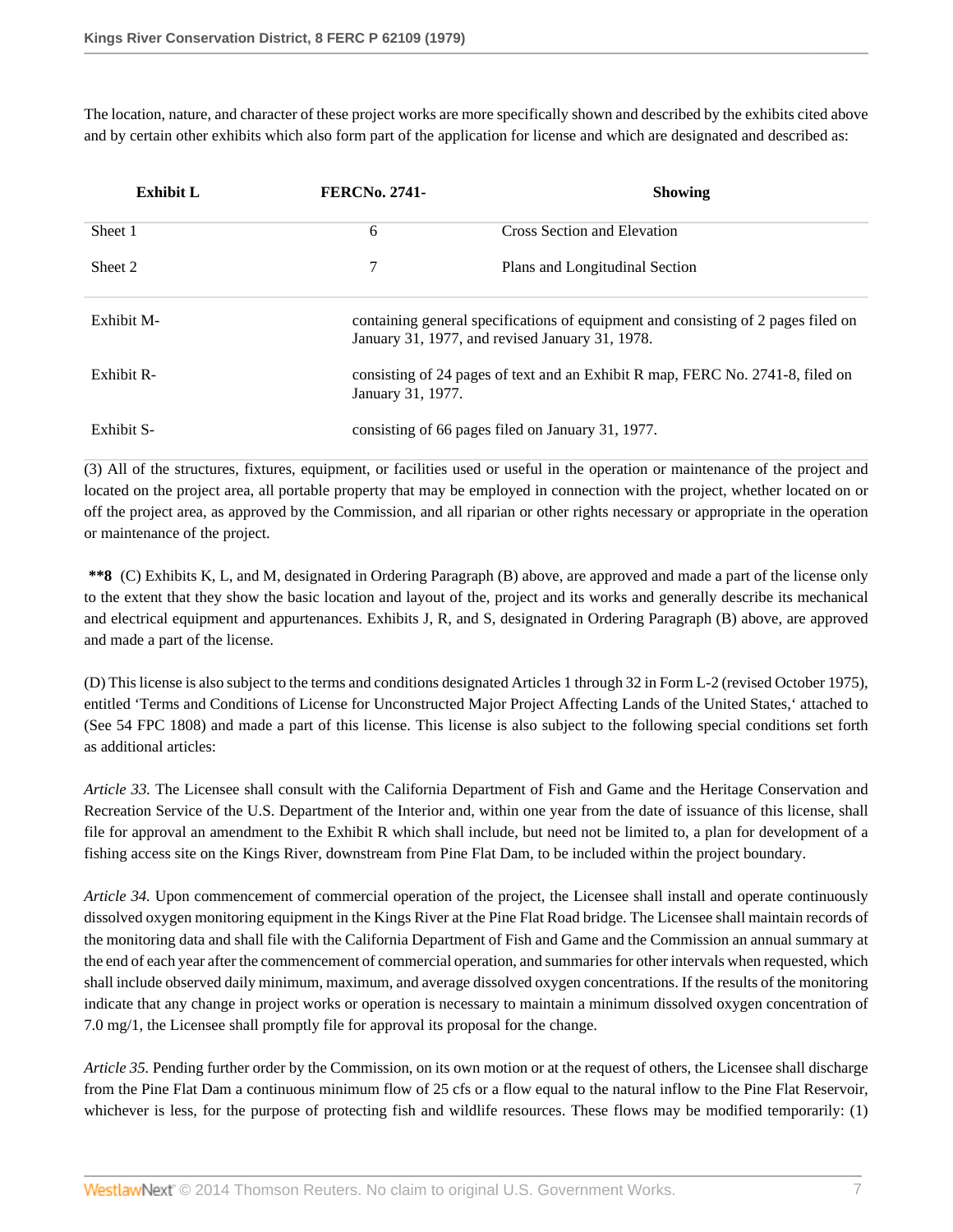during and to the extent required by operating emergencies beyond the control of the Licensee; and (2) for fishery management purposes, upon mutual agreement between the Licensee and the California Department of Fish and Game.

*Article 36.* The Licensee shall, to the satisfaction of the Commission's authorized representative, install and operate any signs, lights, sirens, or other safety devices that may reasonably be needed to warn the public of fluctuations in flow from the project and to protect the public in its recreational use of project lands and waters.

**\*\*9** *Article 37.* The Licensee shall, prior to initiation of construction, obtain approval from the U.S. Army Corps of Engineers, Sacramento District, Sacramento, California, of the final design, construction plans, specifications, and operating plans for the Pine Flat Project.

*Article 38.* The Licensee shall have no claim under this license against the United States arising from the effect of any changes made in the pool levels of the Pine Flat Reservoir.

*Article 39.* The Licensee shall commence construction of the project works within two years from the effective date of this license and in good faith and with due diligence shall prosecute and complete construction of the project works within four years from the effective date of this license.

*Article 40.* The Licensee shall pay the United States the following annual charges, to be assessed according to this schedule: (a) one-third of each charge effective from the date when the first generating unit begins commercial operation; (b) two-thirds of each charge effective from the date when the second generating unit begins commercial operation; (c) the entire amount of each charge effective from the date when the third generating unit begins commercial operation:

(1) For the purpose of reimbursing the United States for the cost of administration of Part I of the Act, a reasonable annual charge as determined **\*63147** by the Commission in accordance with its Regulations in effect from time to time. The total authorized installed capacity for that purpose is 220,000 horsepower.

(2) For the purpose of recompensing the United States for the use, occupancy, and enjoyment of its lands, a reasonable annual charge as determined by the Commission in accordance with its Regulations in effect from time to time. The acreage of United States lands for that purpose will be determined after submission of 'as built' exhibits for approval.

(3) For the purpose of recompensing the United States for the use of the Pine Flat Dam, an amount that shall be determined later and that shall not exceed \$1,430,000, subject to possible adjustment at the intervals specified in Section 10(e) of the Act.

*Article 41.* The Licensee shall reimburse the United States for all construction costs incurred by the United States for the specific and sole purpose of accommodating the installation of power facilities at the Pine Flat Dam. This reimbursement is in addition to the annual charge specified in paragraph (3) of Article 40. Arrangements for payment shall be made with the Chief of Engineers, Department of the Army, at the time of commencement of construction of the project.

*Article 42.* The Licensee shall file with the Commission's Regional Engineer in San Francisco, California, with a copy to the Director, Office of Electric Power Regulation, one copy each of the final design and construction plans and specifications prior to the start of construction. The Director, Office of Electric Power Regulation, may require any changes in those plans and specifications necessary to ensure a safe and adequate project.

**\*\*10** *Article 43.* The Licensee shall continue to consult and cooperate with the California State Historic Preservation Officer (SHPO) prior to any construction or development of any project works or other facilities at the project. If any previously unrecorded archeological sites are discovered during the course of any construction or development of any project works or other facilities at the project, construction activity in the vicinity shall be halted, a qualified archeologist shall be consulted to determine the significance of the sites, and the Licensee shall consult with the SHPO to develop a mitigation plan for the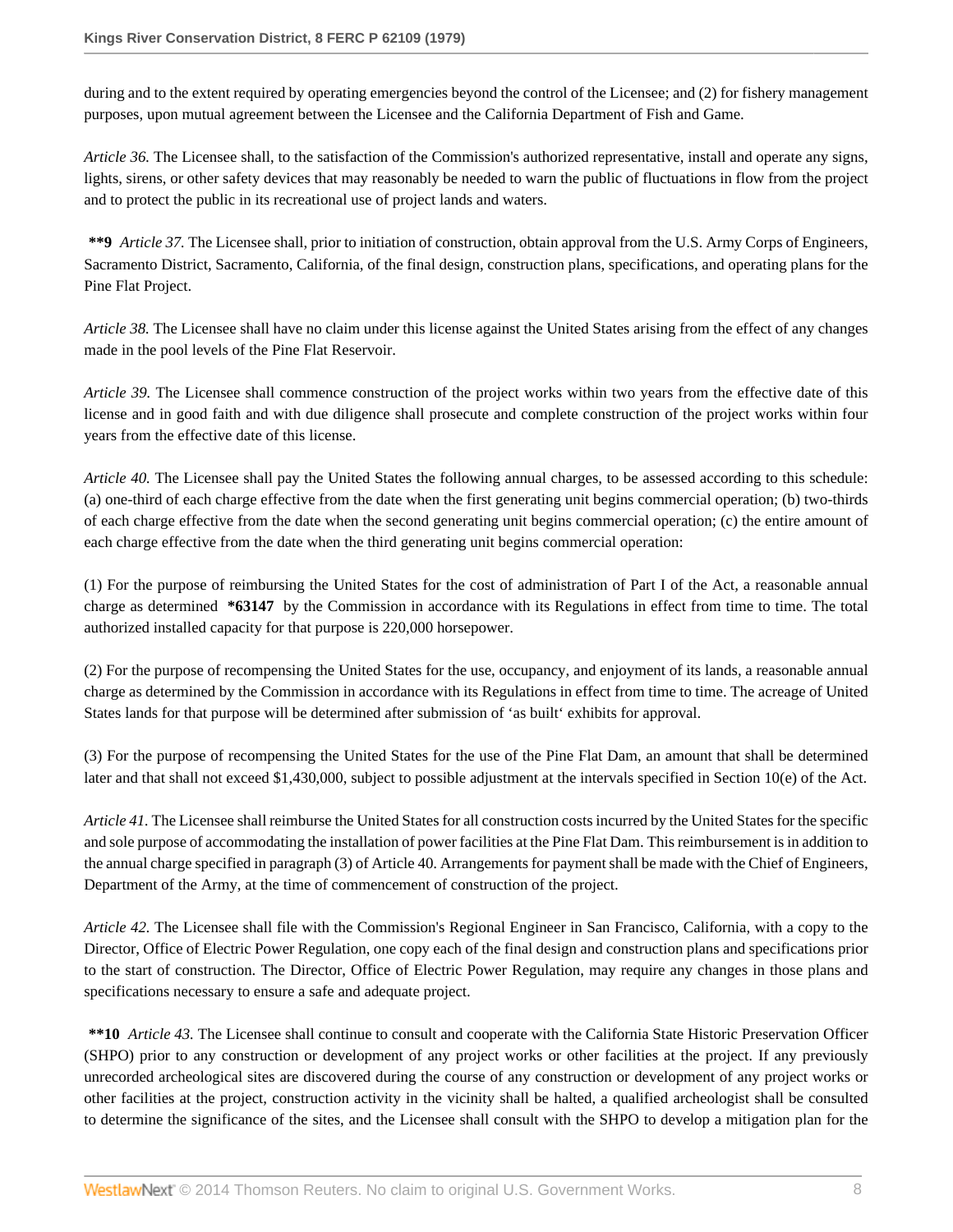protection of significant archeological resources. The Licensee shall provide funds in a reasonable amount for any mitigative measures that may be necessary. If the Licensee and the SHPO cannot agree on the amount of money to be expended on archeological work related to the project, the Commission reserves the right to require the Licensee to conduct, at its own expense, any archeological work found necessary.

*Article 44.* Within one year from the issuance date of this license, the Licensee shall prepare and file with the Commission a study of the economic feasibility of constructing an afterbay dam that would re-regulate project discharges for the purpose of increasing the dependable power capacity of the project, taking into account, to the extent reasonable, all benefits that would be derived from the re-regulating dam, including any contribution to the conservation of non-renewable energy resources. If the study shows the re-regulating dam to be economically feasible, the Licensee shall simultaneously file a schedule for filing an application to amend its license to include the additional project works. The Commission reserves the right to require the Licensee to develop such a re-regulating dam, to the extent economically feasible and in the public interest.

*Article 45.* If the Commission has not finally determined the amount of the annual charge for the use of the Pine Flat Dam by the time when the first generating unit begins commercial operation, the Licensee shall establish and shall maintain, until the Commission has finally determined that amount and the accumulated annual charges have been paid, a reserve sufficient to meet its potential liability for the accumulated annual charges for the use of the Pine Flat Dam.

(E) This order is final unless within 30 days from the date of its issuance a petition appealing it to the Commission is filed, as provided in 1.7(d) of the Commission's Regulations, 18 CFR 1.7(d) as amended in Docket No. RM79-59 (July 23, 1979) and Docket No. RM78-19 (Aug. 14, 1978). The Licensee's failure to file such a petition shall constitute acceptance of the license for Project No. 2741. The filing of a petition appealing this order to the Commission or an application for rehearing as provided in Section 313(a) of the Act does not operate as a stay of the effective date of this license or of any other date specified in this order, except as specifically ordered by the Commission. In acknowledgment of acceptance of the license and its terms and conditions, the license shall be signed for the Licensee and returned to the Commission within 60 days from the date this order is issued.

## **\*\*11** WILLIAM W. LINDSAY, *Director, Office of Electric Power Regulation.*

#### Federal Energy Regulatory Commission

#### Footnotes

- <span id="page-8-0"></span>[1](#page-0-0) Authority to act on this matter is delegated to the Director, Office of Electric Power Regulation, under Section 3.5(g) of the Commission's Regulations, 18 CFR 3.5(g), as amended in Docket No. RM78-19 (August 14, 1978), and Docket No. 79-59 (July 23, 1979), *FERC Statutes and Regulations* P30,016, P30,068.
- <span id="page-8-1"></span>[2](#page-0-1) The Pine Flat Dam was completed by the Corps in 1954 at a cost of approximately \$39,000,000. The dam is a concrete gravity structure 429 feet high and 1,820 feet long. The dam was constructed to provide irrigation and flood control.
- <span id="page-8-2"></span>[3](#page-1-0) This analysis assumes the proposed plant would have no capacity value.
- <span id="page-8-3"></span>[4](#page-2-0) Interior noted that the future dissolved oxygen goal for this reach of the river is 9.0 mg/1. Articles 9, 12, and 15 of this license reserve sufficient authority for the Commission to require KRCD to meet this higher dissolved oxygen level in the future, if necessary.
- <span id="page-8-4"></span>[5](#page-4-0) Pacific Gas and Electric Co., Project No. 2687, Order on Rehearing, [45 FPC 28 \(1971\).](http://www.westlaw.com/Link/Document/FullText?findType=Y&serNum=1971139526&pubNum=0000921&originationContext=document&vr=3.0&rs=cblt1.0&transitionType=DocumentItem&contextData=(sc.DocLink))
- <span id="page-8-5"></span>[6](#page-4-1) See, *e.g.,* City and Borough of Sitka, Alaska, Project No. 2818, Order Issuing Major License (issued April 5, 1979, [7 FERC P61,021\).](http://www.westlaw.com/Link/Document/FullText?findType=Y&pubNum=920&cite=7FERCPP61&originationContext=document&vr=3.0&rs=cblt1.0&transitionType=DocumentItem&contextData=(sc.DocLink)#co_pp_sp_920_21)
- <span id="page-8-6"></span>[7](#page-4-2) [16 U.S.C. 803\(e\)](http://www.westlaw.com/Link/Document/FullText?findType=L&pubNum=1000546&cite=16USCAS803&originatingDoc=I46a68245393c11dbbffafa490ee528f6&refType=LQ&originationContext=document&vr=3.0&rs=cblt1.0&transitionType=DocumentItem&contextData=(sc.DocLink)).
- <span id="page-8-7"></span>[8](#page-4-3) The difference in tax status affects not only the tax expenses of the public and non-public licensees' hydroelectric developments and hypothetical alternative power sources in these calculations, but also their respective costs of money.
- <span id="page-8-8"></span>[9](#page-4-4) See Order Issuing License (Major), Cannelton Project No. 2245 (issued Mar. 29, 1976), Order on Rehearing (issued June 21, 1976) (reh. denied), [55 FPC 1432, 2994;](http://www.westlaw.com/Link/Document/FullText?findType=Y&serNum=1976152066&pubNum=921&originationContext=document&vr=3.0&rs=cblt1.0&transitionType=DocumentItem&contextData=(sc.DocLink)) and Order Issuing License (Major) and Dismissing Application for Preliminary Permit, Greenup Project No. 2614 (issued Mar. 29, 1976), Order on Rehearing (issued June 21, 1976) (reh. denied), [55 FPC 1460, 3000](http://www.westlaw.com/Link/Document/FullText?findType=Y&serNum=1976152067&pubNum=0000921&originationContext=document&vr=3.0&rs=cblt1.0&transitionType=DocumentItem&contextData=(sc.DocLink)).
- <span id="page-8-9"></span>[10](#page-4-5) *Total Estimated Annual Cost of Pine Flat Project*